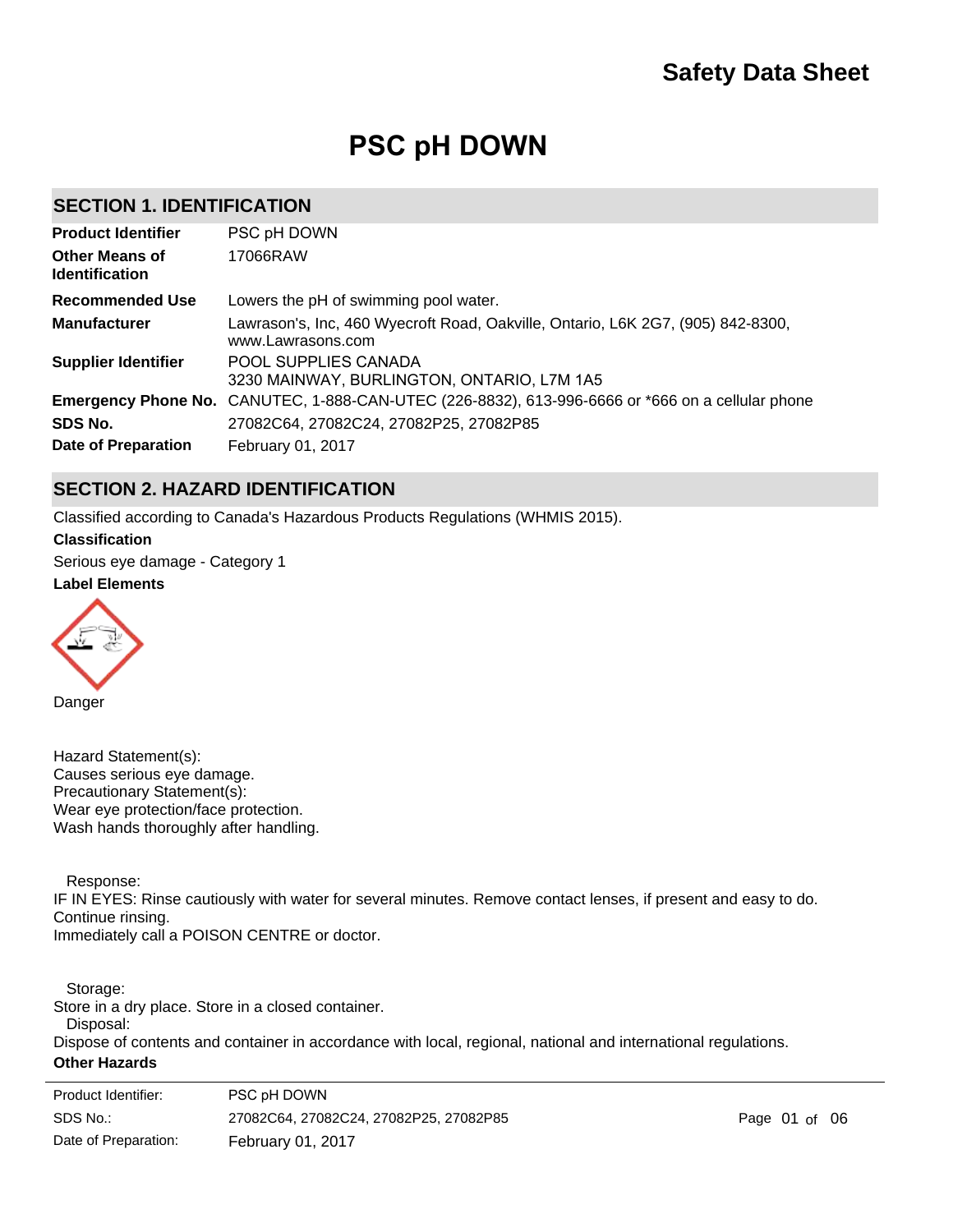## **SECTION 3. COMPOSITION/INFORMATION ON INGREDIENTS**

| <b>Chemical Name</b> | <b>CAS No.</b> | %            | <b>Other Identifiers</b> |
|----------------------|----------------|--------------|--------------------------|
| Sodium bisulfate     | 7681-38-1      | 80.00-100.00 |                          |

## **SECTION 4. FIRST-AID MEASURES**

### **First-aid Measures**

### **Inhalation**

If breathing is difficult, move person into fresh air. Keep at rest in a position comfortable for breathing. Immediately call a Poison Centre or doctor.

### **Skin Contact**

Take off contaminated clothing, shoes and leather goods (e.g. watchbands, belts). Immediately rinse with lukewarm, gently flowing water for 15-20 minutes. If skin irritation or a rash occurs, get medical advice or attention.

### **Eye Contact**

Immediately rinse the contaminated eye(s) with lukewarm, gently flowing water for 15-20 minutes, while holding the eyelid(s) open. If eye irritation persists, get medical advice or attention.

### **Ingestion**

Rinse mouth with water. Never give anything by mouth if person is rapidly losing consciousness, or is unconscious or convulsing. Do not induce vomiting. Get medical advice or attention if you feel unwell.

## **SECTION 5. FIRE-FIGHTING MEASURES**

### **Extinguishing Media**

### **Suitable Extinguishing Media**

Not combustible. Use extinguishing agent suitable for surrounding fire.

### **Unsuitable Extinguishing Media**

None known.

### **Specific Hazards Arising from the Product**

Does not burn. Sulfur oxides.

### **Special Protective Equipment and Precautions for Fire-fighters**

Fight fire from a safe distance or a protected location. Wear fire resistant clothing.

## **SECTION 6. ACCIDENTAL RELEASE MEASURES**

### **Personal Precautions, Protective Equipment, and Emergency Procedures**

Use the personal protective equipment recommended in Section 8 of this safety data sheet. Increase ventilation to area or move leaking container to a well-ventilated and secure area.

### **Environmental Precautions**

It is good practice to prevent releases into the environment. Do not allow into any sewer, on the ground or into any waterway.

### **Methods and Materials for Containment and Cleaning Up**

Small spills or leaks: stop or reduce leak if safe to do so. Contain and soak up spill with absorbent that does not react with spilled product. Place used absorbent into suitable, covered, labelled containers for disposal. Large spills or leaks: stop or reduce leak if safe to do so. Dike spilled product to prevent runoff. Dike and recover contaminated water for appropriate disposal. Contact emergency services and manufacturer/supplier for advice.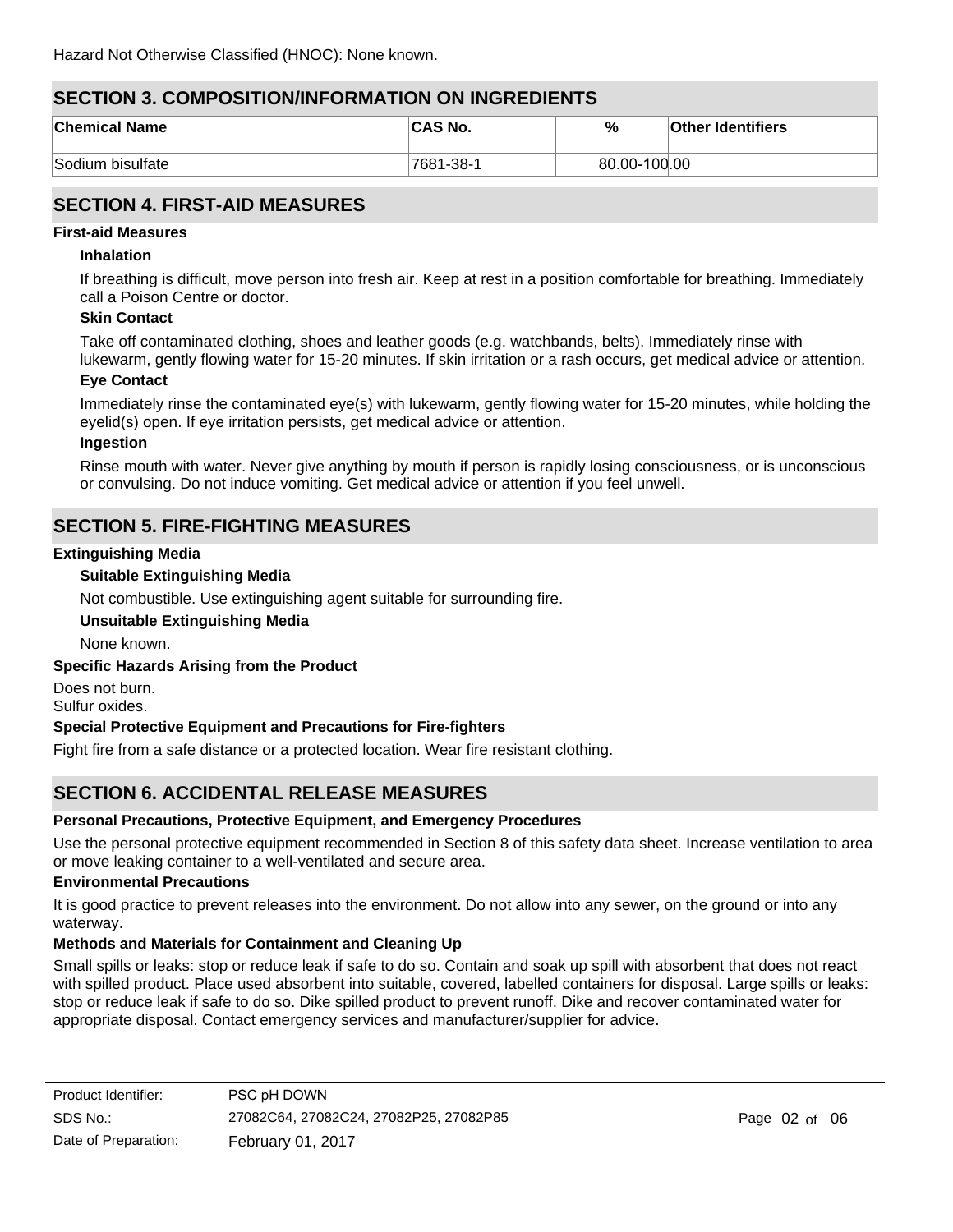## **SECTION 7. HANDLING AND STORAGE**

### **Precautions for Safe Handling**

Do not get in eyes, on skin or on clothing. Avoid breathing in this product. Wear personal protective equipment to avoid direct contact with this chemical. Wash hands thoroughly after handling this material.

### **Conditions for Safe Storage**

Store in an area that is: cool, dry, ventilated, separate from incompatible materials (see Section 10: Stability and Reactivity). Store in the original, labelled, shipping container. Store in a closed container.

## **SECTION 8. EXPOSURE CONTROLS/PERSONAL PROTECTION**

### **Control Parameters**

|                  | <b>ACGIH TLV®</b>  |             | <b>OSHA PEL</b>           |                | <b>AIHA WEEL</b>          |     |
|------------------|--------------------|-------------|---------------------------|----------------|---------------------------|-----|
| ∣Chemical Name   | <b>TWA</b>         | <b>STEL</b> | <b>TWA</b>                | <b>Ceiling</b> | 8-hr TWA                  | TWA |
| Sodium bisulfate | Not<br>established |             | <b>Not</b><br>established |                | <b>Not</b><br>established |     |

## **Individual Protection Measures**

### **Eye/Face Protection**

Wear chemical safety goggles and face shield when contact is possible.

### **Skin Protection**

Ensure that eye stations and safety showers are proximal to the work-station location. Wear chemical protective clothing e.g. gloves, aprons, boots. Wash hands and face thoroughly after handling and before eating, drinking, smoking or using the toilet.

### **Respiratory Protection**

Provide exhaust ventilation or other engineering controls to keep the airborne concentrations of vapours below their respective threshold limit value. Wear a NIOSH approved air-purifying respirator with an appropriate cartridge.

## **SECTION 9. PHYSICAL AND CHEMICAL PROPERTIES**

### **Basic Physical and Chemical Properties**

| Appearance                                                   | White crystalline pellets.                         |
|--------------------------------------------------------------|----------------------------------------------------|
| <b>Odour</b>                                                 | Pungent                                            |
| рH                                                           | $<$ 1 (5% solution)                                |
| <b>Melting Point/Freezing Point</b>                          | 177 °C (351 °F) (melting)                          |
| <b>Initial Boiling Point/Range</b>                           | Not available                                      |
| <b>Flash Point</b>                                           | Not available                                      |
| <b>Evaporation Rate</b>                                      | Not available                                      |
| Flammability (solid, gas)                                    | Not available                                      |
| <b>Upper/Lower Flammability or</b><br><b>Explosive Limit</b> | Not available (upper); Not available (lower)       |
| <b>Vapour Pressure</b>                                       | Not available                                      |
| Vapour Density (air = 1)                                     | Not available                                      |
| Relative Density (water $= 1$ )                              | 1.28                                               |
| <b>Solubility</b>                                            | Moderately soluble in water                        |
| <b>Partition Coefficient,</b><br>n-Octanol/Water (Log Kow)   | Not available                                      |
| <b>Auto-ignition Temperature</b>                             | Not available                                      |
| <b>Decomposition Temperature</b>                             | Not available                                      |
| <b>Viscosity</b>                                             | Not available (kinematic); Not available (dynamic) |

| Product Identifier:  | PSC pH DOWN                            |
|----------------------|----------------------------------------|
| SDS No.:             | 27082C64, 27082C24, 27082P25, 27082P85 |
| Date of Preparation: | <b>February 01, 2017</b>               |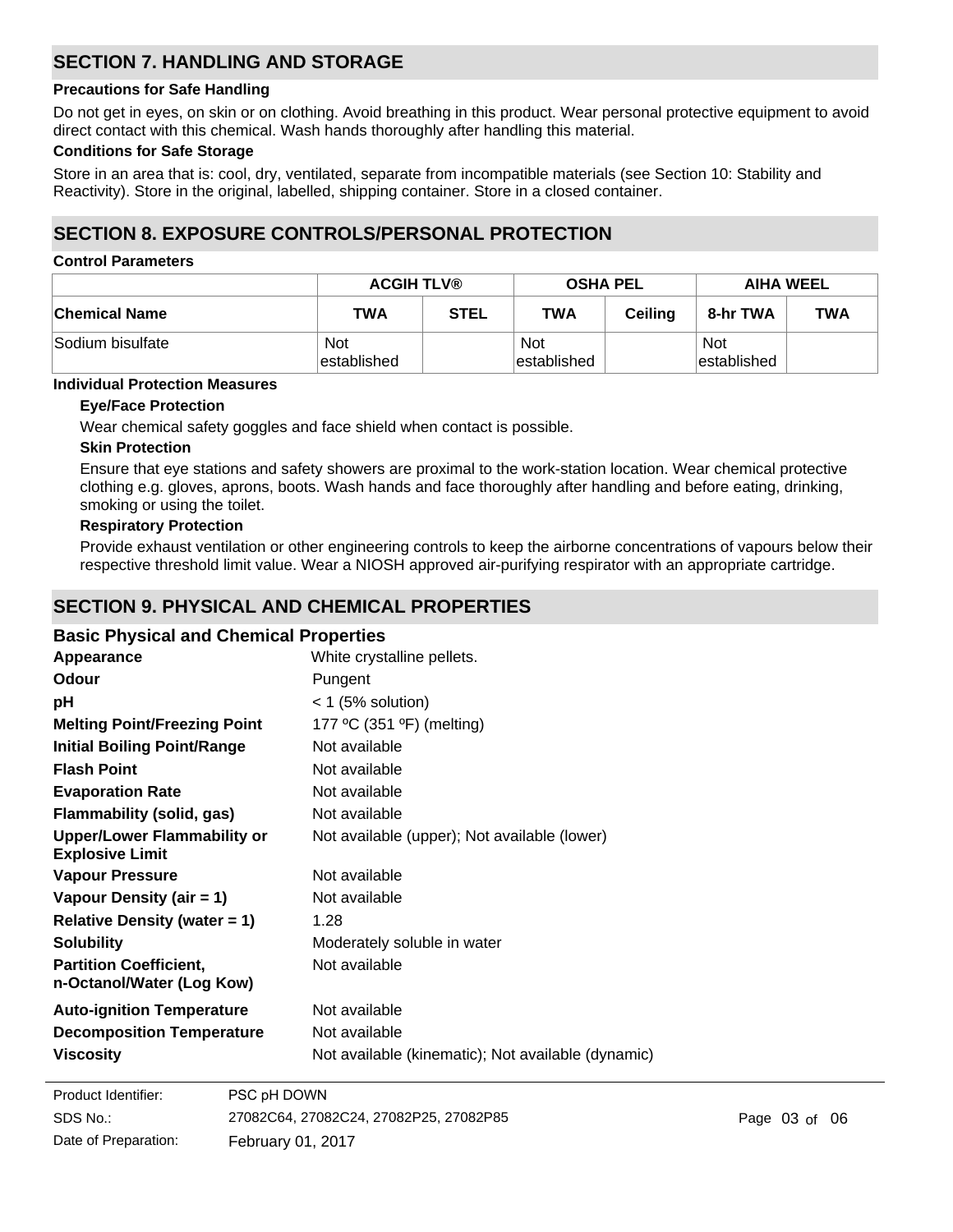## **SECTION 10. STABILITY AND REACTIVITY**

### **Reactivity**

**Chemical Stability** Normally stable. **Conditions to Avoid Possibility of Hazardous Reactions** Hazardous polymerization does not occur. Not reactive under normal conditions of use.

Water, moisture or humidity.

## **Incompatible Materials**

Oxidizing agents (e.g. peroxides), ammonia, halogens (e.g. chlorine).

## **Hazardous Decomposition Products**

Will not occur

## **SECTION 11. TOXICOLOGICAL INFORMATION**

## **Acute Toxicity**

| <b>Chemical Name</b> | <b>LC50</b>                | LD50 (oral)      | LD50 (dermal) |
|----------------------|----------------------------|------------------|---------------|
| Sodium bisulfate     | <sup>I</sup> Not available | 2800 mg/kg (rat) | Not available |

## **Skin Corrosion/Irritation**

Causes mild skin irritation.

## **Serious Eye Damage/Irritation**

Causes serious eye irritation.

## **STOT (Specific Target Organ Toxicity) - Single Exposure**

## **Inhalation**

Vapours and mist will irritate throat and respiratory system and cause coughing.

## **Skin Absorption**

No information was located.

## **Ingestion**

Harmful if swallowed. Causes digestive tract burns. Ingestion may produce burns to the lips, oral cavity, upper airway, esophagus and possibly the digestive tract.

## **Respiratory and/or Skin Sensitization**

## No information was located.

## **Carcinogenicity**

| ∣Chemical Name    | <b>IARC</b> | <b>ACGIH®</b> | $\overline{\mathsf{NTP}}$ | <b>OSHA</b>       |
|-------------------|-------------|---------------|---------------------------|-------------------|
| ∣Sodium bisulfate | Not Listed  | ∣Not Listed   | <b>Not Listed</b>         | <b>Not Listed</b> |

## **Reproductive Toxicity**

**Development of Offspring**

Not known to harm the unborn child.

## **Sexual Function and Fertility**

Not known to cause effects on sexual function or fertility.

## **Germ Cell Mutagenicity**

| Product Identifier:  | PSC pH DOWN                            |
|----------------------|----------------------------------------|
| SDS No.:             | 27082C64, 27082C24, 27082P25, 27082P85 |
| Date of Preparation: | February 01, 2017                      |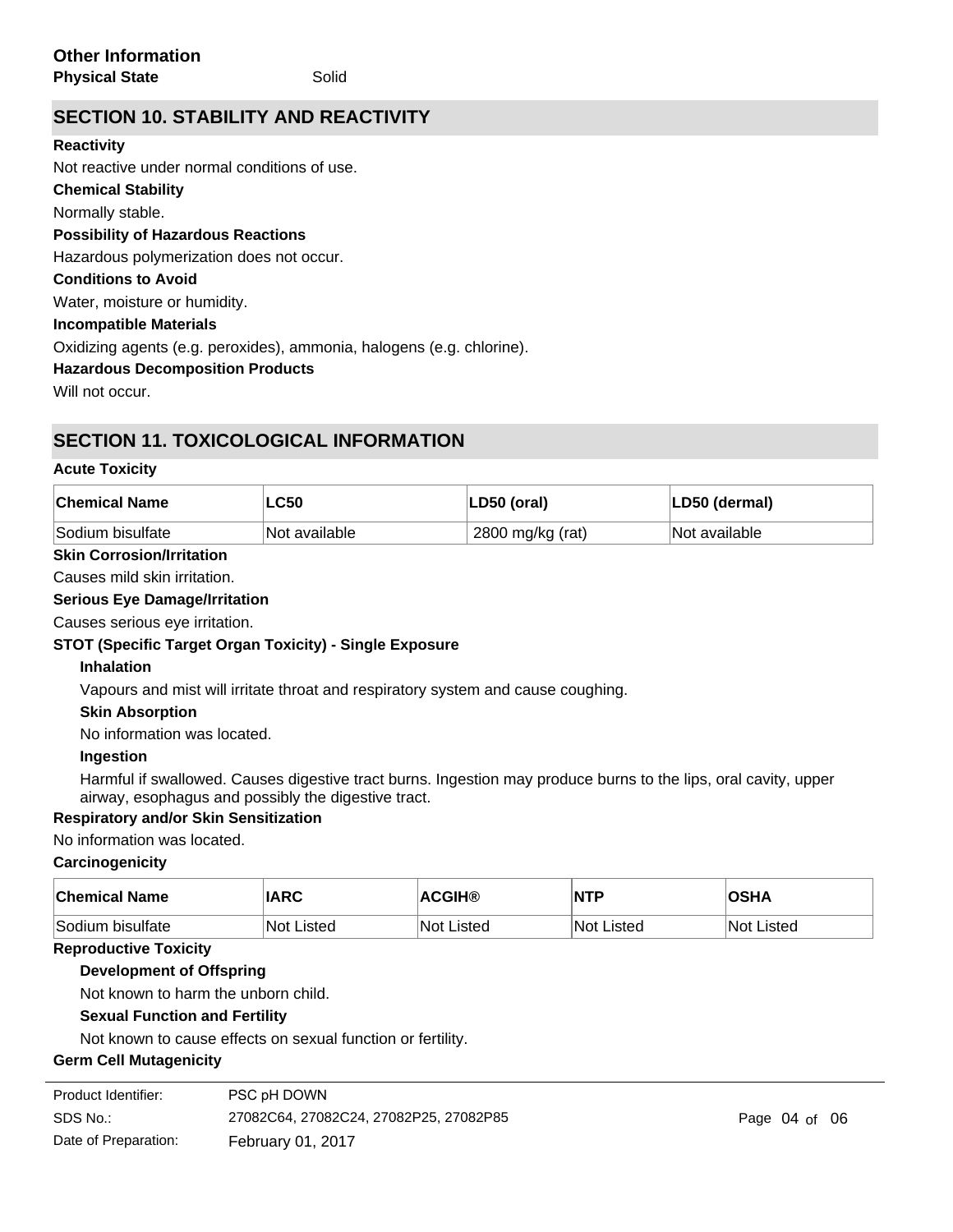## **SECTION 12. ECOLOGICAL INFORMATION**

### **Ecotoxicity**

Studies were not located.

### **Persistence and Degradability**

Not biodegradable.

### **Bioaccumulative Potential**

This product or its degradation products are expected to bioaccumulate.

### **Mobility in Soil**

No information was located.

## **SECTION 13. DISPOSAL CONSIDERATIONS**

### **Disposal Methods**

Dispose of contents and container in accordance with local, regional, national and international regulations. Store product for disposal as described under Storage in Section 7 of this safety data sheet. Do not reuse empty containers.

## **SECTION 14. TRANSPORT INFORMATION**

Not regulated under Canadian TDG regulations.

**Environmental** Not applicable

## **Hazards**

### **Transport in Bulk According to Annex II of MARPOL 73/78 and the IBC Code**

Not applicable

## **SECTION 15. REGULATORY INFORMATION**

### **Safety, Health and Environmental Regulations**

This section is not required by WHMIS.

### **Canada**

This product has been classified in accordance with the hazard criteria of the Controlled Products Regulations and the SDS contains all of the information required by the Controlled Products Regulations.

### **Domestic Substances List (DSL) / Non-Domestic Substances List (NDSL)**

All ingredients are listed on the DSL/NDSL.

## **SECTION 16. OTHER INFORMATION**

| <b>NFPA Rating</b>          | Health - 1                                                                                                                                                                                                                                                                                                                                                                                                                                                                                                                                        | <b>Flammability - 0</b>                            | Instability - 0 |                   |
|-----------------------------|---------------------------------------------------------------------------------------------------------------------------------------------------------------------------------------------------------------------------------------------------------------------------------------------------------------------------------------------------------------------------------------------------------------------------------------------------------------------------------------------------------------------------------------------------|----------------------------------------------------|-----------------|-------------------|
| <b>SDS Prepared By</b>      | <b>Technical Manager</b>                                                                                                                                                                                                                                                                                                                                                                                                                                                                                                                          |                                                    |                 |                   |
| Phone No.                   | 905-842-8300                                                                                                                                                                                                                                                                                                                                                                                                                                                                                                                                      |                                                    |                 |                   |
| <b>Date of Preparation</b>  | <b>February 01, 2017</b>                                                                                                                                                                                                                                                                                                                                                                                                                                                                                                                          |                                                    |                 |                   |
| Date of Last Revision       | February 01, 2017                                                                                                                                                                                                                                                                                                                                                                                                                                                                                                                                 |                                                    |                 |                   |
| <b>Key to Abbreviations</b> |                                                                                                                                                                                                                                                                                                                                                                                                                                                                                                                                                   | IARC = International Agency for Research on Cancer |                 |                   |
| <b>References</b>           | CHEMINFO database. Canadian Centre for Occupational Health and Safety (CCOHS).<br>HSDB® database. US National Library of Medicine. Available from Canadian Centre for<br>Occupational Health and Safety (CCOHS). NIOSH Pocket Guide database. National Institute<br>for Occupational Safety and Health. Available from Canadian Centre for Occupational Health<br>and Safety (CCOHS). Registry of Toxic Effects of Chemical Substances (RTECS®) database.<br>Dassault Systèmes/BIOVIA ("BIOVIA"). Available from Canadian Centre for Occupational |                                                    |                 |                   |
| Product Identifier:         | PSC pH DOWN                                                                                                                                                                                                                                                                                                                                                                                                                                                                                                                                       |                                                    |                 |                   |
| SDS No.:                    |                                                                                                                                                                                                                                                                                                                                                                                                                                                                                                                                                   | 27082C64, 27082C24, 27082P25, 27082P85             |                 | Page $05$ of $06$ |
| Date of Preparation:        | <b>February 01, 2017</b>                                                                                                                                                                                                                                                                                                                                                                                                                                                                                                                          |                                                    |                 |                   |